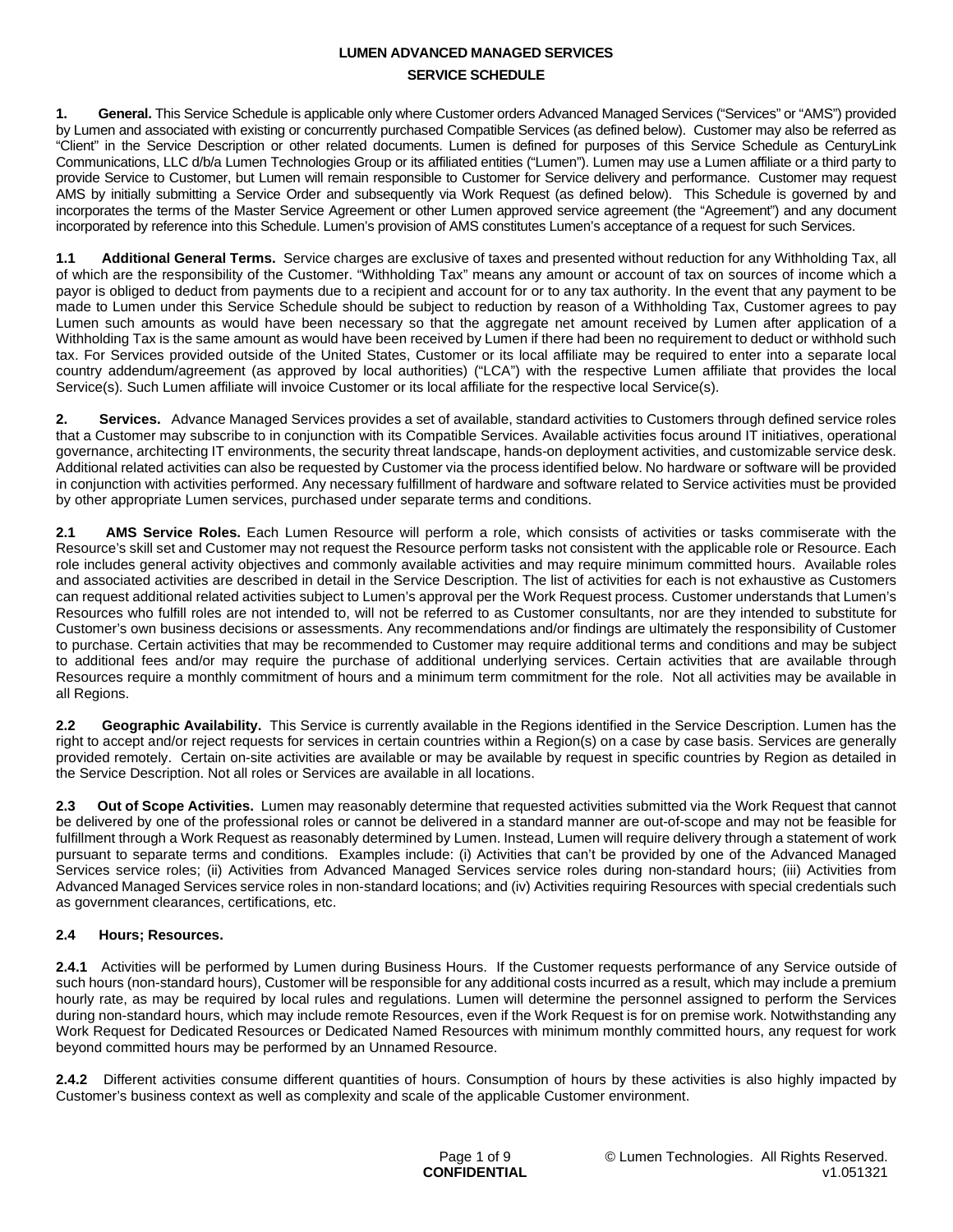### **SERVICE SCHEDULE**

**2.5 Service Term.** Service is available for the following standard initial Service Term(s) in months: 12, 24, or 36 as identified in the applicable Service Order and will commence on the applicable Service Commencement Date. Customers are eligible for discounted hourly rates by committing to an initial Service Term of 24 or 36 months and/or by committing to a minimum monthly number of hours. Prior to the conclusion of the initial Service Term, Customer may renew Services for a subsequent Service Term of 12, 24 or 36 months by signing a new Service Order with then-current rates and applicable discounts. The initial Service Term and any automatic renewal terms are collectively referred to as the "Service Term". Services that are not renewed by Customer prior to the end of a Service Term will continue on a month-to-month basis at Lumen's then-current standard rates and no discount will be applied.

Either party may terminate Services for convenience by providing written notice to the other party of intent to terminate at least 60 days in advance for month-to-month services or otherwise at least 60 days prior to the expiration of the then-current Service Term. Services terminated by Customer during a committed Service Term will incur early termination changes as described in this Service Schedule. In response to variable labor costs, Lumen reserves the right to increase applicable rates and charges annually for non-committed Services, including Services on automatic month-to-month renewal terms.

**2.6 Billing/Invoicing.** This section 2.6 applies in lieu of any other commencement of billing sections, that may be in the Agreement. No Connection Notice applies to AMS Services.

**2.6.1** Customer may begin accruing actual usage hours by each Resource as those Resources become available and before all Resources are collectively available. The Service Commencement Date, for committed Service roles will begin on the date the last role is made fully available for Customer activities; however, Customer agrees to pay for any and all hours consumed or accrued by other Resources prior to the Service Commencement Date. The Service Commencement Date triggers the date on which minimum commitments of hours start accruing even if they are not consumed. Lumen will not charge monthly minimums until the Service Commencement Date. The first invoice following the Service Commencement Date will include pro-rated monthly minimums, any hours accrued prior to the Service Commencement Date, and any overages for the billing period. Subsequent invoices will include monthly minimums and overage hours for the previous billing period. Fees for any additional hours consumed through Work Requests beyond committed hours will be included on the invoice two months following the month in which the hours accrued even if the Work Request has not been fully completed yet or has been cancelled by Customer before full completion.

**2.6.2** Customer will receive its first invoice on the first of the month following the Service Commencement Date. The first invoice will include a pre-pay for that month's committed hours, the prorated committed hours from the BCD through the end of the immediately preceding month, and any actual consumption of hours occurring prior to BCD. All fees will be invoiced in the currencies specified on the Service Order.

**2.6.3** In certain Regions, Customer may pay, in advance, for a Flexible Resource subscribed to on a 12 month Service Term with minimum committed service hours that can be drawn down over that Service Term on a use it or lose it basis. Customer may utilize no more than 20% of the commitment in any single month during the Service Term. Unused hours expire at the end of the Service Term.

**2.6.4 Invoice Criteria.** Invoice criteria includes the following:

**2.6.4.1** Fees for committed monthly hours for a professional role are billed upfront for the month. For example, a 40-hour monthly commitment to a professional role will be billed on March 1 invoice for the committed hours to be consumed in March.

**2.6.2.2** Billing for consumed hours outside of committed hours are billed two months in arrears. For example, hours consumed for a professional role during March that exceed any monthly commitment of hours for that role will be billed on the May 1 invoice.

**2.6.2.3** Billing for optional add-on services with one-time fees will occur on the month following the completion of the service being delivered. For example, a Network Penetration Test One Time that completes in March will appear on the April 1 invoice.

**2.6.2.4** Billing for optional add-on services with monthly recurring fees will be billed up front for the month.

**2.6.2.5** The Service invoice will denote the number of hours consumed by role in excess of any committed hours per month for the role.

### **2.7 Service Orders; Changes to Service Orders.**

**2.7.1** A Service Order for each Region is required for minimum committed monthly hours for certain roles, which allows Customer to optionally commit to minimum monthly hours for any of the other available roles that are consumed and billed on an hourly basis. Subject to availability, optional add-on services are also available that provide packaged roles or activities for fixed one-time or fixed monthly recurring fees. Permitted changes and/or modifications to a Service Order are described in Section 2.9 below. Any changes to a Service Order or Work Request already accepted that does not otherwise expressly permit changes are subject to early termination charges.

**2.7.2** An initial Service Order is required before any AMS can be provided to Customer. Customer will have the option, at the time the Service Order is quoted, to select (i) a role available by Region with defined hourly rates, minimum committed hours and minimum Service Term; and/or (ii) additional add-on options.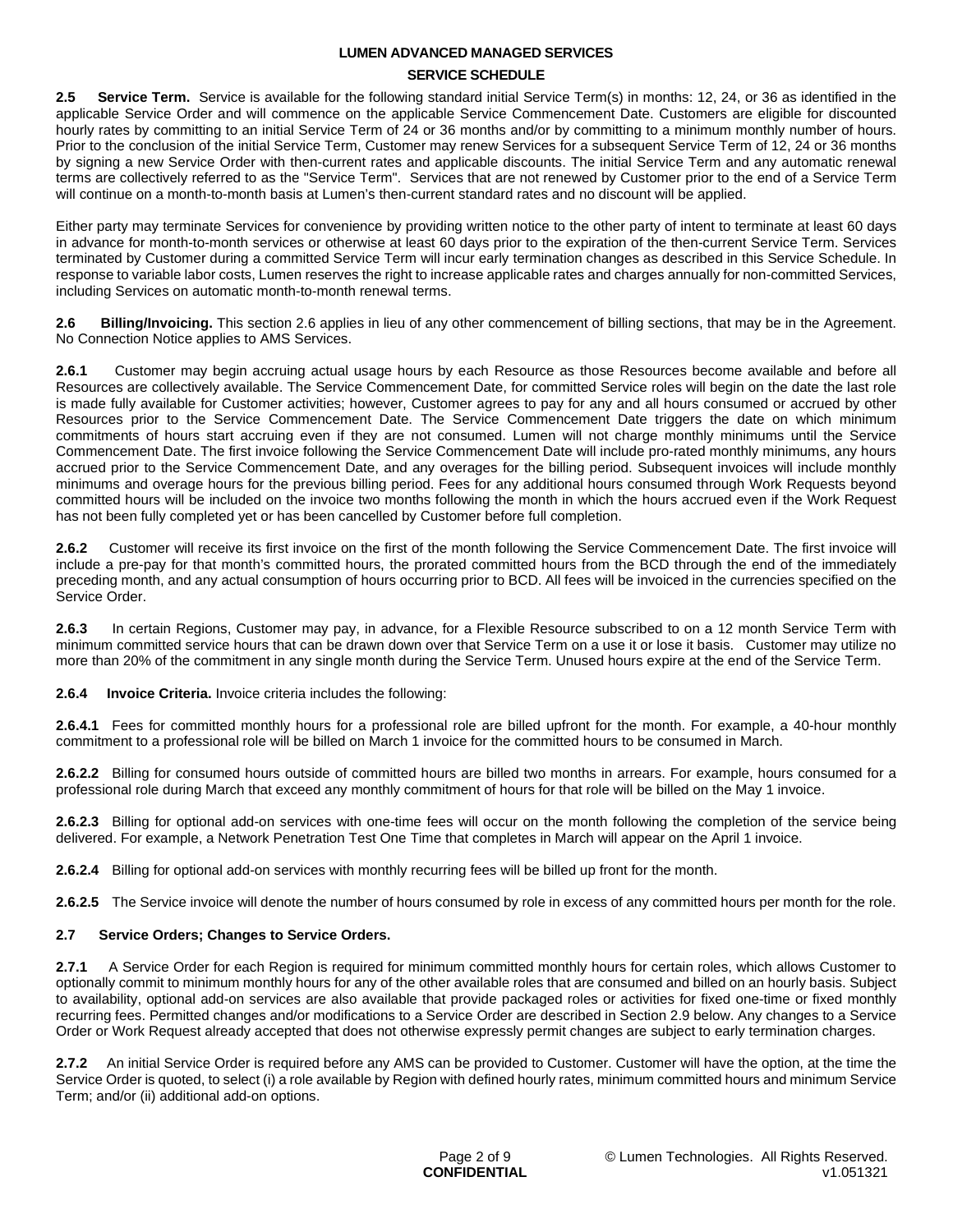### **SERVICE SCHEDULE**

**2.7.3** A Customer may subsequently agree to a role and monthly committed hours in order to procure Resources at volume discounted rates by signing a new Service Order. Customer acknowledges and agrees that requests for certain services at international locations may require an additional Service Order and additional terms and conditions.

**2.7.4** Notwithstanding anything to the contrary in the Agreement or Service Order with a Service Term or committed hours, the hourly rates are indexed through the United States Consumer Price Index (CPI) or similar index for Services provided outside of the United States to enable cost of living adjustments (COLA) to the rates on an annual basis as determined by Lumen.

**2.7.5** Customers can make the following changes to a Service Order during a Service Term without any early termination fees:

- **a)** Add new monthly commitments of professional role hours
- **b)** Increasing existing monthly commitments of professional role hours
- **c)** Add optional add-on services
- **d)** Change selected deployment of qualifying professional roles from Designated Named Resource to Unnamed Resource
- **e)** Change selected deployment of qualifying professional roles from Unnamed Resource to a Dedicated Resource or Designated Named Resource so long as minimum monthly commitment hours are met

### **2.8 Work Requests.**

**2.8.1** Work Requests or changes to existing Service Orders can be initiated for additional one-time activities or recurring monthly activities to be provided by available roles for which the Customer has made a commitment of hours so long as the Designated Named Resource or Dedicated Resource is remote. Requests for an on premise Designated Named Resources where available require a Service Order. Certain cancellations may be subject to early termination charges, as described below. In addition, Customer is responsible for fees for all actual consumed hours for Work Request activities even if they are cancelled before completion.

**2.8.2** Work Requests in certain Regions, for roles and/or previously committed/existing on premises Designated Resources or Designated Named Resources, can be submitted for the Service as described on the Website or Service Description. Work Requests specify the desired activities, type of role and desired timeframes. Customer may cancel any Work Request before completion of the Services, however any accrued fees for activities performed prior to cancellation will be invoiced. Changes to or cancellation of Work Requests must be submitted as a new Work Request. Services scheduled to repeat periodically may be detailed on a single Work Request to avoid multiple submissions for the same request. Lumen has the right to accept and/or reject requests for Services on a case by case basis.

**2.8.3** The Work Request raised by Customer will not amend, modify the Service Schedule or Service Order in any way whatsoever.

### **2.9. Changing Roles; Changing Resources.**

**2.9.1** Lumen may from time to time add new professional roles and/or new add-on services for the Service. When additions are made, Customer may be required to change its Service Order to recognize the new roles and add-ons in order to utilize the new activities.

**2.9.2** Lumen may also from time to time remove existing roles and/or add-on services for the Service. Such removals would be applied to Customer's Service Order at the beginning of the next renewal period.

**2.9.3** The Resources provided by Lumen to fulfill activities through the roles may change over time. Lumen reserves the right to change Designated Named Resources (including any who are on-premise) at any time in order to continue fulfilling Service activities.

**2.9.4** If a Customer is not satisfied with how Service activities are being provided by a Designated Named Resource for a role over a period of time of at least three (3) consecutive months, Customer may request through their sales representative that the Resource be replaced with another equivalent resource for the same role at any time during a Service Term. Lumen will assess the feasibility of such requests and make such a change when possible at Lumen's sole discretion. If prior to the conclusion of the Service Term, a Lumen Designated Named Resource resigns or fails to commence the Services, Lumen will have 15 business days from the date of notice (from the resignation, or from the start date for a "no-show") to provide a suitable replacement before Customer may seek an alternative from another source.

**2.9.5** Where Customer becomes reasonably dissatisfied with the performance of a Resource other than a Designated Named Resource and provides written notice, Lumen will utilize commercially reasonable efforts to promptly address the personnel issue, including replacement of the applicable resource. Written notice must describe with specificity the deficiency to the reasonable satisfaction of Lumen. Lumen will not remove or replace a Lumen Resource for illegal or discriminatory reasons.

**2.10 Service Level Objectives ("SLO" or "Service Objectives").** No Service Objectives or Service Level Agreements (SLAs) apply to the Service. Activities provided through this Service could invoke SLA credits on the underlying service.

**2.10.1** Lumen will target assessment of a Work Request for remote Resources to begin within three (3) business days of receipt of the Work Request. Lumen will review each received Work Request for feasibility, availability, local requirements, needed roles, estimated range of hours, and ability to meet desired timeline.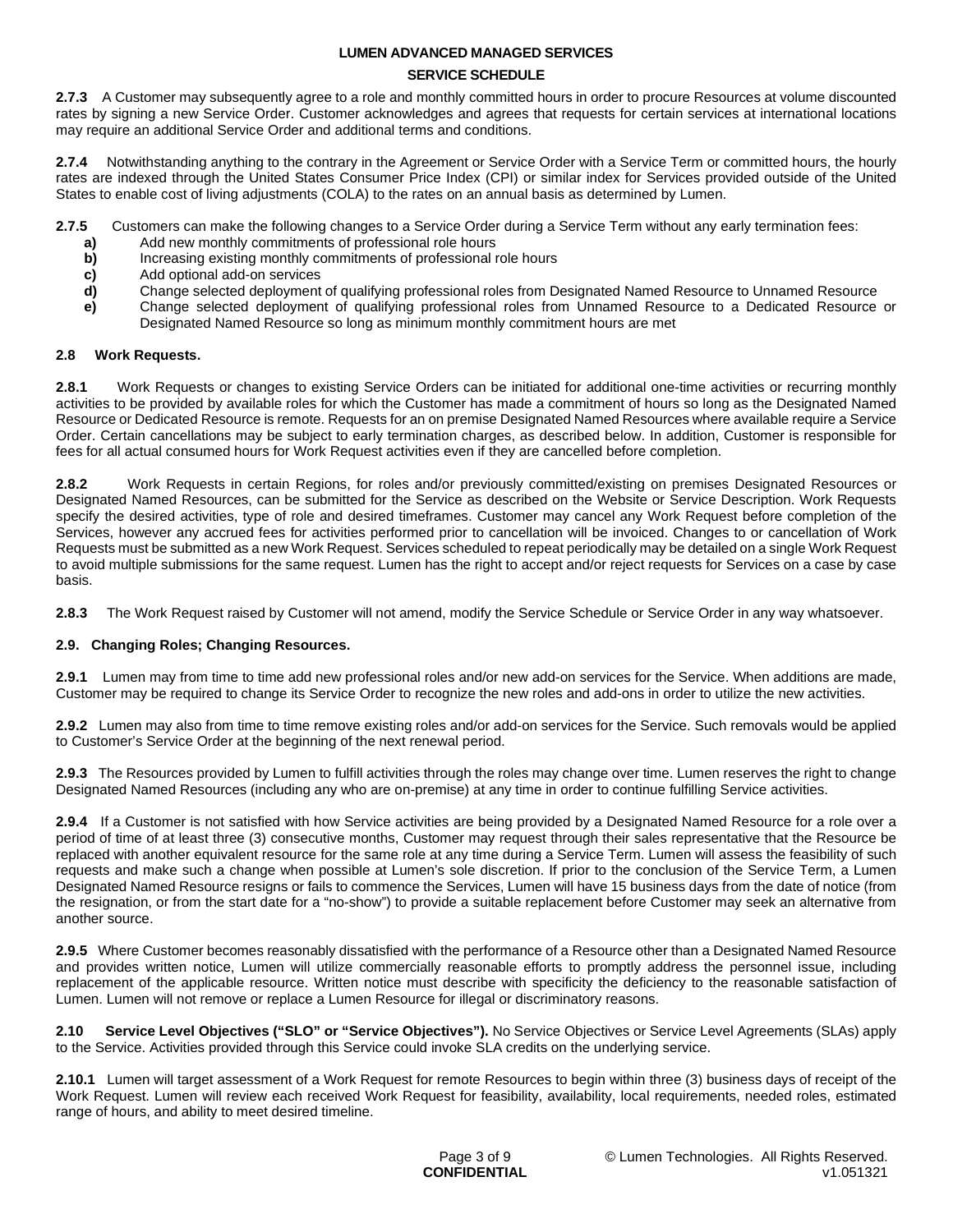## **LUMEN ADVANCED MANAGED SERVICES SERVICE SCHEDULE**

**2.10.2** In North America, Lumen will target commencement of activities within 22 business days following receipt of requestor's authorization email so long as scope of the Work Request remains within standard parameters identified in the Service Description. Target commencement of authorized activities will take longer than 22 days in certain countries within available Regions.

**3. Customer Responsibilities.** All authorizations and applicable Customer responsibilities are a condition precedent to Lumen's ability to perform Services.

**3.1** Customer is responsible for providing Lumen Resources with communication access to the appropriate staff required for Lumen to fulfill activities. Customer must provide clear instructions and requirements around desired Service activities to be fulfilled by professional roles. Timely responses to inquiries and requested decisions from Customer are necessary for Service activities to be fulfilled. Customer's timely participation in phone call(s) to discuss conditions or questions regarding any activities.

**3.2** Customer acknowledges and agrees that its failure to perform its obligations detailed in the Agreement, this Schedule, or a Work Request, as applicable, may result in Lumen's inability to perform the Services. Lumen will not be liable for any failure to perform, in the event Customer fails to fulfill Customer's obligations.

**3.3** Customer will initially provide and thereafter maintain accurate contact information, including email addresses for any Customer employee for whom Customer designates the authority to submit Work Requests and current point of contact to coordinate service activities. It is Customer's responsibility to ensure that it has obtained all requisite consents to provide information in accordance with applicable law. Thereafter, Customer has the option to submit Work Requests to modify Resource type or hours of activities of committed roles and Customer agrees to pay Lumen for all additional hourly charges incurred.

**3.4 Customer sites.** If on-premise activities are agreed, Customer is responsible for ensuring that all sites are and remain in good operating order consistent with industry standards and remain free from any hazardous conditions for any on-premise activities. It will be Customer's responsibility to correct any unsafe conditions and to ensure that sites comply with all applicable safety standards and regulations. Resources reserve the right to vacate any site it deems unsafe. Customer is responsible for setting up detailed site access procedures.

**3.5** Customer agrees and expressly authorizes Lumen to commence work and bill for (1) all activities for which Customer has indicated, in writing (including email), with a response that Lumen can reasonably interpret as authorization to proceed (i.e. agreed, confirmed, approved, etc.) and (2) any hours worked beyond the standard or contracted hours that are requested by Customer, including requests to continue work or projects that are submitted to Lumen via electronic mail. Notwithstanding the foregoing, Lumen reserves the right to require the execution of a Service Order before commencing any work in excess of such standard or contracted hours.

**3.6** Customer agrees that any registrants, users, or others submitting or approving Work Requests and/or Service Orders on its behalf, including via email exchange, have full legal capacity to do so and are duly authorized to legally bind Customer to all payment for hours accrued. Lumen may reject any Work Requests received by users that have not been approved as an authorized purchaser in the applicable Portal.

**3.7** This Service is not responsible for the hardware, software licenses, and vendor maintenance support for any devices.

**3.8** While performing the Services, if Lumen encounters (i) any concealed or unknown condition, (ii) a Customer responsibility contained in this Service Schedule is not met, or (iii) a delay caused by Customer, then the scope, schedule and/ or fees may be equitably adjusted as necessary. If the Customer does not agree to the reasonable adjustment in fees, Lumen will not be obligated to deliver the affected Services.

**3.9** Customer will specifically identify and provide Lumen with access to all relevant Customer-controlled information, resources and locations required to complete the Services.

**3.10** Neither Customer nor its representatives will attempt in any way to circumvent or otherwise interfere with any security precautions or measures of Lumen relating to the Service or any Lumen equipment.

**3.11** Customer will provide Lumen with safe access to Customer's site as reasonably required for the assigned Resource to perform the Services. The Lumen Resource will observe reasonable and written site rules and regulations of Customer related to use of its premises, provided that such written rules and regulations are provided to Lumen prior to commencement of the Services. Customer will provide all materials, equipment and resources necessary or desirable for use by Lumen's Resource to perform the Services, including suitable workspace for Lumen resources working at the Customer's site with closed door rooms, adequate environmental controls, lighting, telephones and network access via the internet. Customer will bear the risk of loss of any materials, equipment and resources used during or in connection with the performance of the Services. Customer will obtain at its own cost without additional compensation whatsoever any permit, certificate, license and any legal or regulatory consents necessary or desirable to enable Lumen Resource to provide the Services described in this Service Schedule. The Lumen Resource reserves the right to immediately stop work activities if in their reasonable believe Customer is not in compliance with applicable laws, including safety regulations or requirements.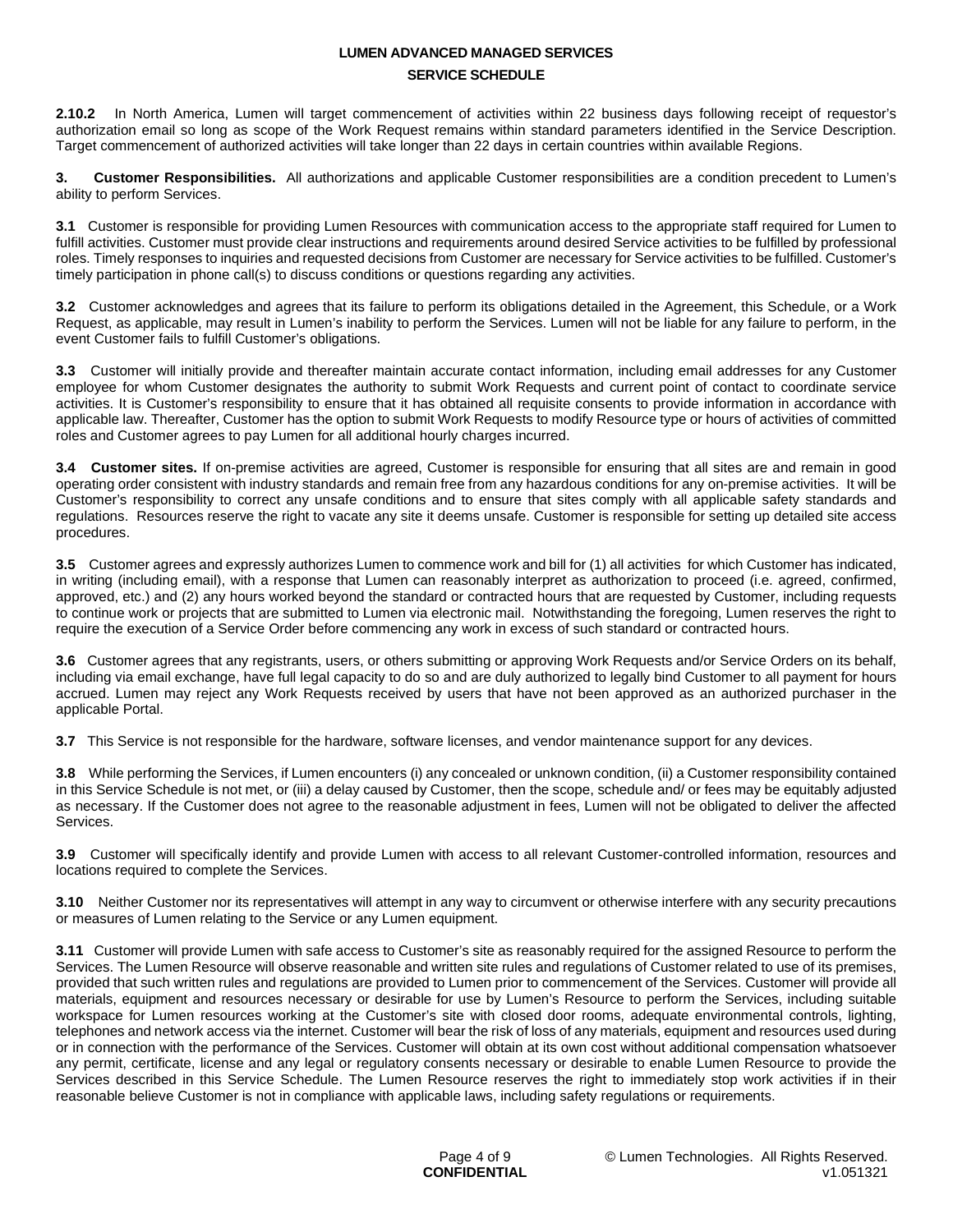### **SERVICE SCHEDULE**

**3.12** Customer is responsible for seeking Lumen's prior written approval prior to making a request for a Resource to provide activities for non-Lumen managed environments. Lumen will review each request on a case by case basis and reserves the right to accept or reject the request in its sole discretion.

**3.13 Transfer of Undertakings.** Customer will not utilize the Services or Lumen Resources as a replacement for any Customer personnel located in EMEA. To the extent Services include the provision of Dedicated Named Resources on a committed basis, such that the provision of or subsequent expiry, cancellation or termination of the Services constitutes a transfer of undertakings within the meaning of the United Kingdom Transfer of Undertaking (Protection of Employment) Regulations 2006 and related legislation ("TUPE") or similar law or regulation in other jurisdictions, Customer agrees that the terms of Lumen's standard TUPE Addendum will apply.

**3.14 Portal.** If Lumen provides Customer with portal access in connection with the Service, Customer will use such access solely for use with the Service in accordance with this Schedule and the Agreement, and Customer will be responsible for any unauthorized access to or use thereof, unless Customer can prove that such access or use has not been caused by any culpable action or omission of Customer or attributable to Customer.

### **4. Additional Service Limitations and Disclaimers.**

**4.1 Cancellation/Early Termination; Effect of Termination.** This section 4.1 applies in lieu of any other cancellation and termination section, including any available rights of termination that may be in the Agreement.

**4.1.1** Early termination fees in this Service Schedule will apply if Customer makes any of the following changes to a Service Order during a Service Term:

- **a)** When removing or reducing any existing monthly commitments of hours for professional roles, an early termination fee of 100% of the reduced hours at the existing rate in the current Service Order for the number of months remaining in the current Service Term will apply; plus any additional costs or expenses incurred by Lumen arising from or related to the terminated resource(s).
- **b)** When removing any recurring optional add-on services, an early termination fee of 100% of the add-on monthly fee for the number of months remaining in the current Service Term will apply.
- **c)** When changing selected deployment of qualifying professional roles from a Dedicated Resource, a Designated Named Resource or an Unnamed Resource to a Designated Named Resource on-premise, an early termination fee of 100% of the committed hours removed at the existing rate in the current Service Order for the number of months remaining in the current Service Term will apply; plus any additional costs or expenses incurred by Lumen arising from or related to the modified role(s).
- **d)** When changing selected deployment of qualifying professional roles from a Dedicated Resource or a Designated Named Resource on-premise to Designated Named Resource, remote or Unnamed Resource, an early termination fee of 100% of the committed hours removed at the existing rate in the current Service Order for the number of months remaining in the current Service Term will apply; plus any additional costs or expenses incurred by Lumen arising from or related to the modified role(s).
- **e)** When changing location of an Designated Named Resource, on-premise, more than 20 miles from existing location, an early termination fee of 100% of the committed hours moved at the existing rate in the current Service Order for the number of months remaining in the current service term will apply.
- **f)** If the Customer places an order to increase existing monthly commitments of professional role hours, Lumen will not be obligated to maintain the same individual(s); however, Lumen will use good faith efforts to maintain continuity of personnel where practical.

**4.1.2** If any Service subject to a minimum monthly spend commitment for an agreed term is terminated by Customer for any reason or by Lumen for default and unless otherwise specified in the Service Description, Customer will be responsible for early termination charges equal to the monthly spend commitment multiplied by the remaining months in the applicable Service Term.

**4.1.3** Termination of Managed Optimization Service (as defined in the Service Description) for any reason by Lumen or by Customer is subject to the following: (i) an early termination fee equal to 100% of the Qualified Optimizable Service monthly spend commit multiplied by the number of month remaining in the applicable term, (ii) plus the value, expressed as a dollar equivalent, of all Optimization Adjustments received for each month prior to termination, and (iii) any additional costs incurred by Lumen.

### **4.1.4 Effect of Termination.**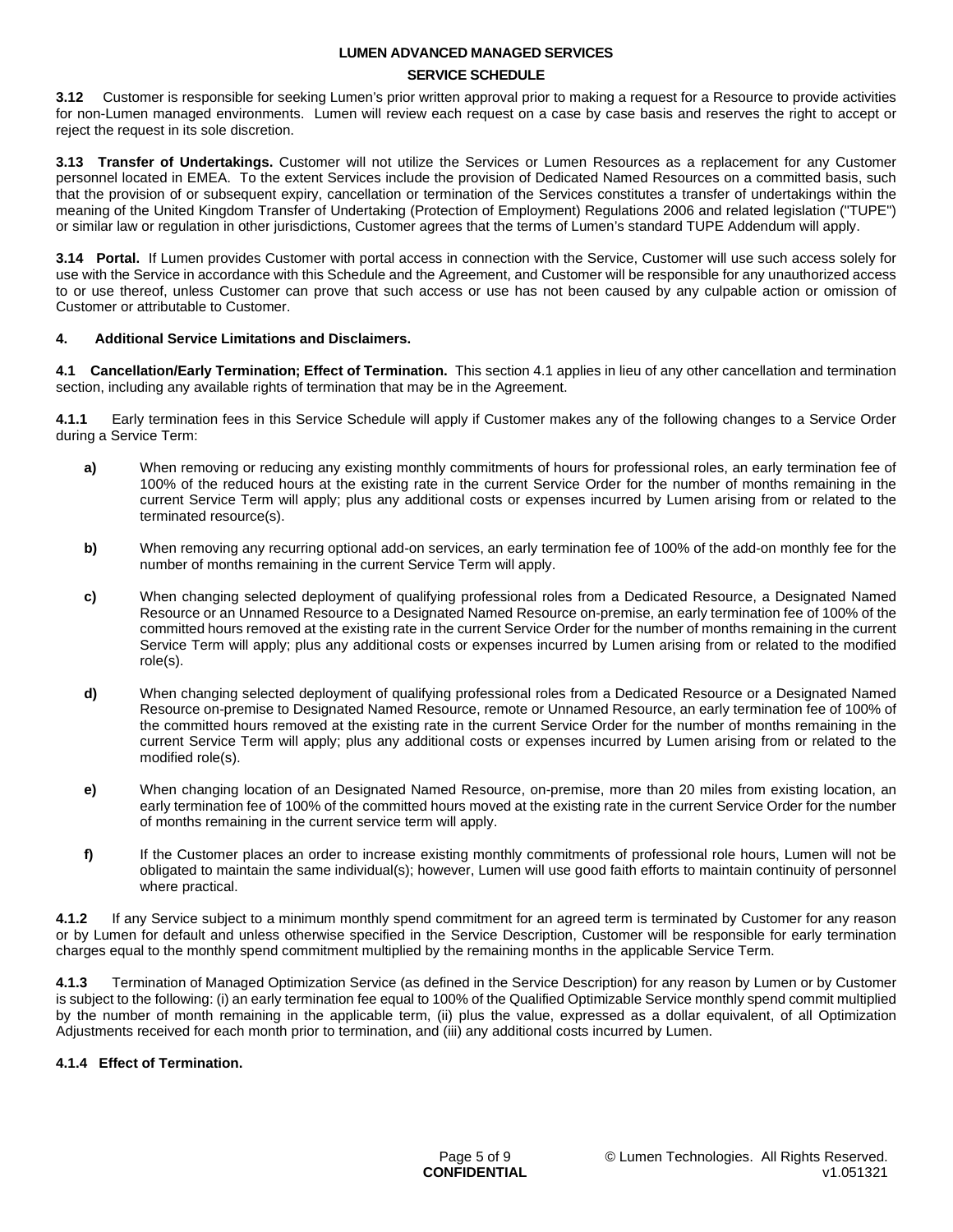### **SERVICE SCHEDULE**

**4.1.4.1** Upon termination of a Service Order, any existing Designated Named Resources for professional roles providing activities to Customer will be reassigned to activities for other Customers and won't necessarily be available to fulfill Service activities for Customer should they re-subscribe to Service in the future.

**4.1.4.2** Upon removal of a committed role via a change to either a Service Order or termination of a Customer's Service Order, any existing Dedicated Resources or Designated Named Resources may be reassigned to activities for other Customers and won't necessarily be available to fulfill Service activities for Customer should they re-commit to a role or re-subscribe to Service in the future.

### **4.2 On-Site; Travel and Expenses; Exclusions; Region Limitation.**

**4.2.1 On-Premise Services.** Additional requirements and restrictions for requests that a Designated Named Resource be onpremise are in the Service Description. Lumen reserves the right to reasonably decline a request for on premise work. On premise Resources are not available in all Regions. For on premises Services requested by the Customer and agreed by Lumen to be performed on-site and in order to enable Lumen to carry out its obligations, Customer will provide the Lumen Resource access during the standard hours noted above to any Customer site or other premises outside Lumen's control. In the event of any conflict between the site regulations and these conditions, these conditions will prevail.

**4.2.2 Travel and Expenses.** All reasonable, documented and actual out-of-pockets expenses, including travel and living expenses (e.g., meals, lodging, and airfare) associated with Customer requested on premise visits will be billed to Customer at actual cost in the month after the expenses were incurred. If Customer cancels any on premise travel event after booking, Customer will be assessed any non-refundable and travel related fees and penalties.

- **a)** Lumen will not be responsible for failures or delays in performing Services due to Customer's failure or delay to provide physical and/or logical access to the site and/or any materials or due to Customer-imposed or government-imposed security requirements.
- **b)** Customer must reimburse Lumen for travel and accommodation expenses relating to a Customer requested travel event. Travel time during Business Hours is counted as consumed hours with a travel event or local event.
- **c)** Requirements; Limitations. As used in this Service Schedule a "travel event" refers to any travel by a professional role to a Customer premises where distance between the professional role's physical location and the Customer's premises is 30 miles or greater.
- **d)** Customer must make any travel requests to its premise, regardless of whether it qualifies as a travel event or travel allowance, at least three full calendar weeks in advance of the requested departure date.
- **e)** Only committed service roles for AMS TM, TAM, CTA and SAMs (such roles are defined in the Service Description) are available for travel requests.
- **f)** All overnight travel requests are subject to Lumen's approval and are limited to two (2) business days per trip. Lumen reserves the right to limit the number of trips approved.
- **g)** All travel and accommodations costs associated with a travel event are subject to Lumen reimbursement per the terms in this Service Schedule.
- **h)** Travel of less than 30 miles between the Resource's physical location and the Customer's premises is considered a "local event" and Customer will not be billed travel related expenses.
- **i)** Travel Allowances: Certain remote service roles and minimum hour commitments include an annual in-Region travel allowance. A list of roles and hours required is included in the Service Description. Unless expressly listed in the Service Description, no other professional roles, including on premise resources qualify for a travel allowance.
- **j)** Lumen's Resource will comply with local rules and regulations.

**4.3 Proprietary Rights.** Nothing in this Service Schedule or in any Work Request or Service Order will transfer to Customer any Lumen Technology, and all right, title and interest in and to Lumen Technology will remain solely with Lumen, its affiliates and their licensors. Lumen will not be prohibited or enjoined at any time by Customer from utilizing any skills or knowledge acquired while providing the Services. As used in this Service Schedule, "Lumen Technology" means the proprietary technology of Lumen and its licensors, including services, software tools, hardware designs, algorithms, software (in source and object forms), user interface designs, architecture, class libraries, report formats, objects and documentation (both printed and electronic), designs, know-how, trade secrets and any intellectual property rights throughout the world and also including any derivatives, improvements, enhancements or extensions of Lumen Technology conceived, reduced to practice, or developed during the term of a Service Order, including any Work Requests. If Lumen or its employees, agents, or subcontractors develop or create any intellectual property as part of the Service or any tasks under a Work Request or Service Order, that intellectual property will be deemed Lumen Technology and will remain the exclusive property of Lumen and/or its licensors and will not be considered a work made for hire.

**4.4 Customer Information Processing.** Customer hereby grants to Lumen (and, where necessary, will procure the grant from relevant end users) all rights and permissions to use, access and/or process Customer's intellectual property, information, databases, data or materials as necessary to provide the Services. In particular, such rights include processing: (i) to prevent or address service or technical problems; (ii) to provide Customer with additional or extended support; (iii) to prevent or address fraud, or security issues; or (iv) to comply with Customer's reasonable and lawful instructions communicated to Lumen.

### **4.5 Warranty; Disclaimer of Warranties; Damaged Cap; Indemnity.**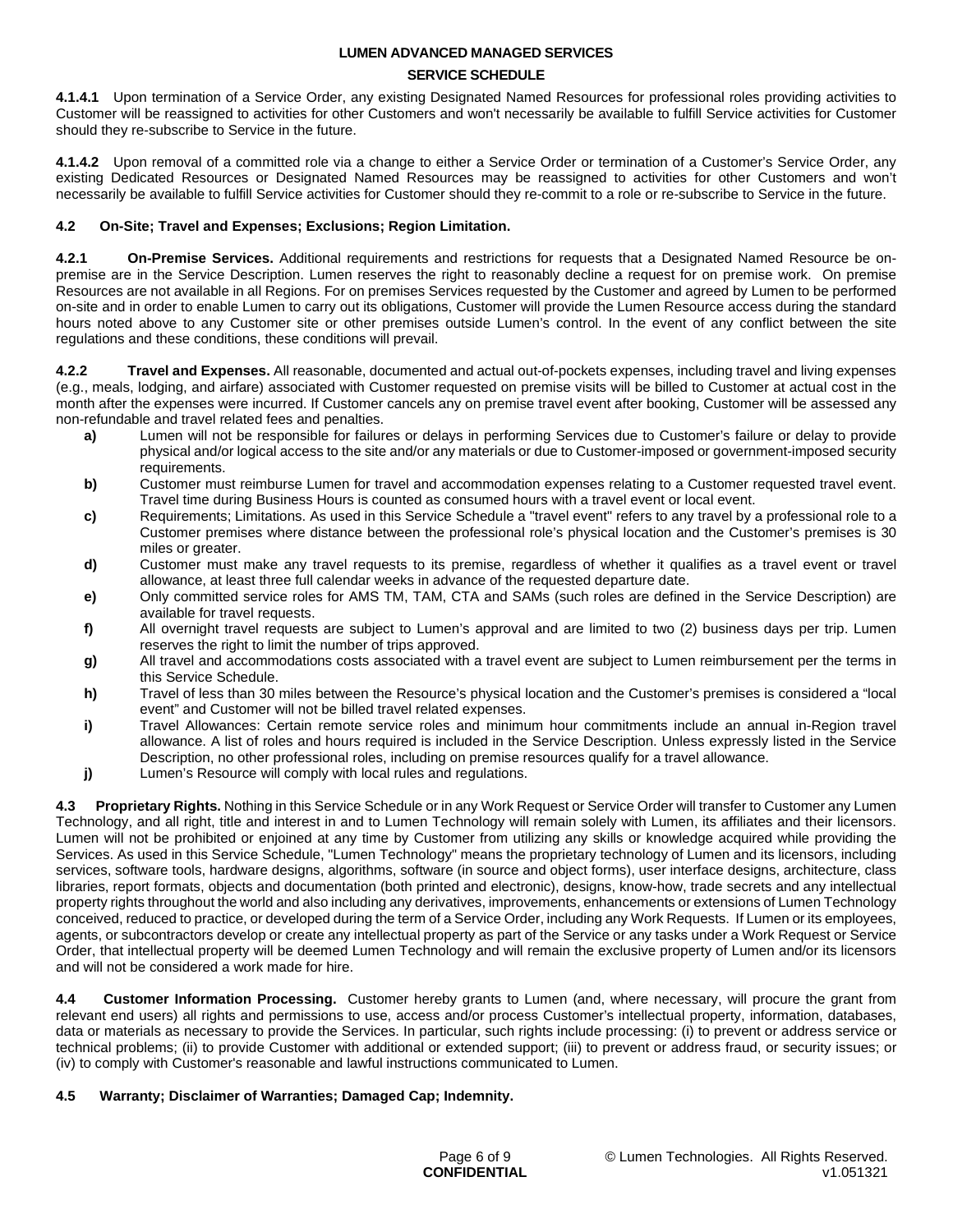### **SERVICE SCHEDULE**

**4.5.1** Lumen will perform Services in a workmanlike manner in accordance with generally accepted industry standards. Customer further acknowledges that the Services are work hours performed and incurred by Lumen in response to a request by Customer. EXCEPT AS EXPRESSLY STATED IN THIS WARRANTY SECTION, AND TO THE MAXIMUM EXTENT PERMITTED BY APPLICABLE LAW, LUMEN MAKES NO OTHER EXPRESS WARRANTIES, WRITTEN OR ORAL, AND DISCLAIMS ALL IMPLIED WARRANTIES INSOFAR AS PERMITTED UNDER APPLICABLE LAW AND ARE SPECIFICALLY EXCLUDED, INCLUDING, BUT NOT LIMITED TO, THE IMPLIED WARRANTIES OF MERCHANTABILITY, FITNESS FOR A PARTICULAR PURPOSE, TITLE AND NON-INFRINGEMENT, AND ANY WARRANTY ARISING BY STATUTE, OPERATION OF LAW, COURSE OF DEALING OR PERFORMANCE, USAGE OF TRADE OR THAT PERFORMANCE OF THE SERVICES WILL BE UNINTERRUPTED OR ERROR-FREE. Any obligation of Lumen to defend, indemnify or hold customer harmless for any intellectual property related claims as may be set forth in the Agreement are hereby disclaimed in their entirety by Customer with respect to the Services.

**4.5.2** In addition, and notwithstanding any other provision or understanding to the contrary in any Service Attachment, Lumen makes no representation, warranty, or guarantee that any of the activities or tasks performed comply with or satisfy any applicable governmental or industry data security standard. If such activities or tasks include security and/or compliance framework services (advisory or otherwise) provided by Lumen, Customer acknowledges that Lumen may not identify or accurately identify all possible incidents, vulnerabilities, or potential security and/or compliance gaps and Lumen expressly disclaims any responsibility for any unidentified or misidentified incidents, vulnerabilities or gaps. If Lumen provides a recommendation, assessment, certification, report, or similar material to Customer hereunder, such material is developed in good faith as to its accuracy at the time of inspection or review by Lumen and Lumen does not and cannot guarantee that Lumen's recommendations, assessments, tests, reports or monitoring will be accurate, complete, error-free, or effective in achieving Customer's security and/or compliance related objectives. All Services are provided AS IS. Customer further acknowledges that it and not Lumen is responsible for its overall IT environment and is solely responsible for any buying decision or changes to systems/services. Neither Lumen or its subcontractors will be liable for any damages which Customer or third parties may incur as a result of Customer's (i) non-compliance with any standards which apply to Customer, and/or (ii) reliance upon (or implementation of recommendations from) results, reports, tests, or recommendations related to the Services. Any recommendations and/or findings are ultimately the responsibility of Customer to purchase. Certain activities that may be recommended to Customer may require additional terms and conditions and may be subject to additional fees and/or may require the purchase of additional underlying services.

**4.5.3 Direct Damages.** Except for the payment and indemnification obligations of Customer and subject to the Damages Limitations provision in the Agreement or similar waiver of consequential damages provision, for Services with a minimum committed monthly spend and term commit, the total aggregate liability of each party arising from or related to the claim will not exceed in the aggregate the total MRCs, rates and usage charges paid or payable to Lumen for the affected Services in the six (6) months immediately preceding the first event giving rise to the cause of action ("Damage Cap"). Notwithstanding the foregoing, for all other Services not subject to a minimum monthly spend and term commit, the total aggregate liability of Lumen arising from or related to a claim will not exceed the total charges paid or payable under the applicable Service Order or Work Request.

**4.5.4** Customer will indemnify, defend, and hold Lumen (including its officers, employees, agents and contractors) harmless from and against any claims, including employment related payment obligations (e.g. taxes, interest, and penalties arising therefrom) or other employment related liability assessed against Lumen (including its officers, employees, agents and contractors) with respect to assigned Resources to the extent that payment obligations or liabilities are assessed against Lumen as a result of acts or omissions of Customer.

**4.6 Independent Contractor.** Lumen provides the Services as an independent contractor. The Services will not create an employeremployee relationship, association, joint venture, partnership, or other form of legal entity or business enterprise between the parties, their agents, employees or affiliates. For avoidance of doubt, any Resource provided to Customer by Lumen is a Lumen employee and no performance of Services hereunder is intended to modify or change the status of such Resources to that of any employee of Customer. Customer will not have and will not represent to any third party that it has, any authority to act on behalf of Lumen.

**4.7 Freedom of Action.** Nothing in this Service Schedule precludes Lumen from performing any services similar to the Services for itself or for any third party, provided that Lumen complies with its obligations of confidentiality under this Agreement.

**4.8 Non-solicitation.** Customer or its third party will not knowingly solicit or recruit for employment or hire any Lumen Resource for one year following the termination of a Service Order or Work Request for which the Lumen Resource performed work for Customer, except that Customer may recruit or hire a Lumen Resource identified by Customer solely as a result of the Lumen Resource's response to a non-specific, general advertisement by Customer.

### **4.9 Compliance.**

**4.9.1** Lumen has adopted and implemented, and will maintain, a corporate information security program designed to protect Customer Data from unauthorized access, use, or disclosure. The program includes formal information security policies and procedures, which are reviewed annually and updated as necessary to address evolving threats. The security measures of the information security program generally apply to Lumen's systems, facilities and standard services and certain measures may not apply or may be applied differently to customized services, configurations, or environments ordered or as deployed by Customer. Lumen will maintain its information security program in accordance with applicable state, federal and international laws and regulations governing the privacy and protection of data ("Privacy Laws"). Lumen, or its underlying provider has completed an AICPA sanctioned Type II audit report (i.e., SSAE18/ISAE3402 SOC 1 or AT-101 SOC 2) for applicable Service in certain data centers and intends to continue to conduct audits pursuant to a currently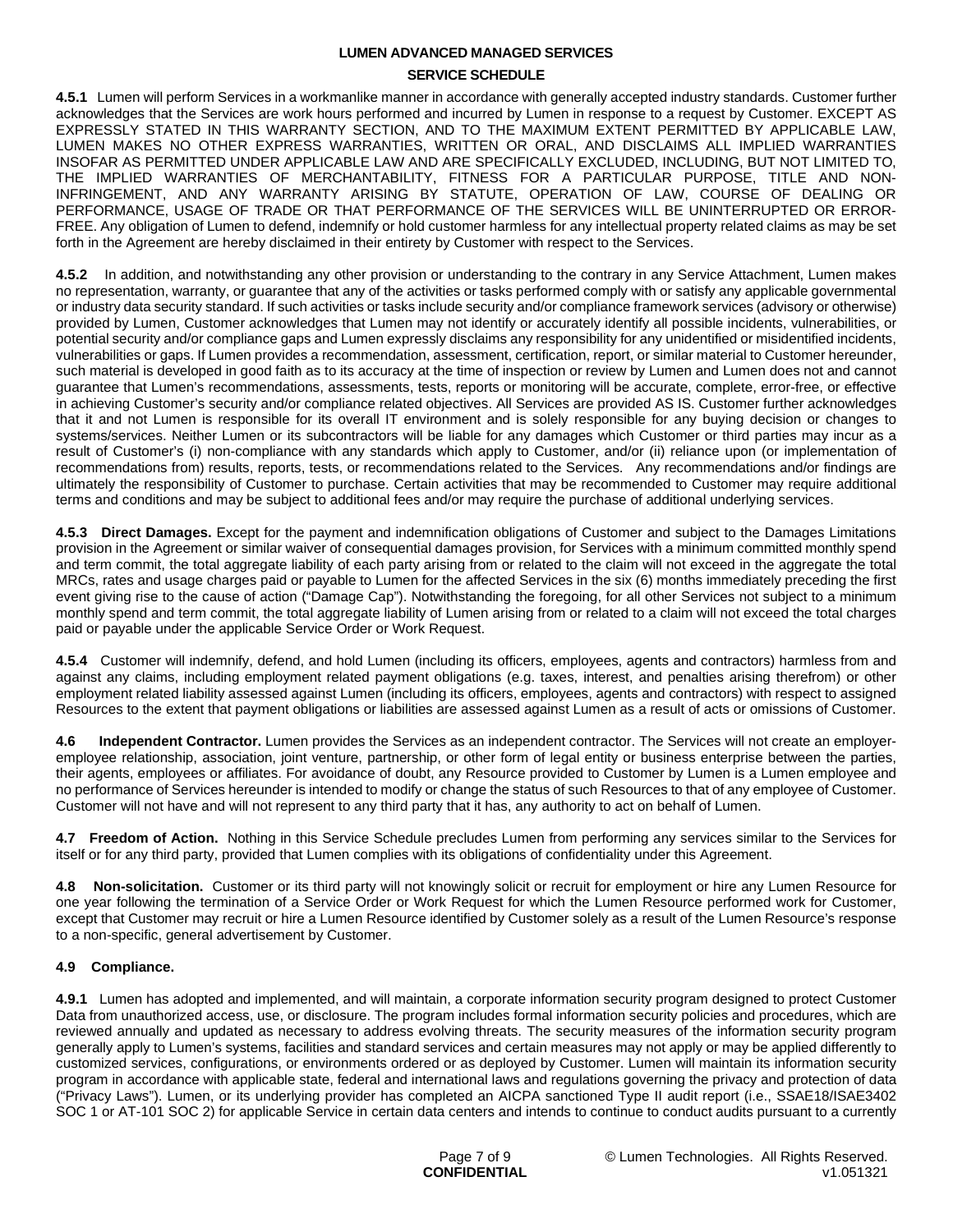#### **SERVICE SCHEDULE**

sanctioned or successor standard. Customer will be entitled to receive a copy of the then-available report (or a summary of it) annually upon request, which report is Lumen Confidential Information.

**4.9.2** Lumen will not disclose, modify, or access Customer Data, except: (a) as authorized by Customer in connection with the operation of the Services, including requests for support, incident resolution, or to access or use certain tools, features, or functionalities of particular Services; (b) as necessary to provide the Services to Customer, to prevent or address technical problems, or to otherwise comply with the Agreement; or (c) as necessary to comply with subpoenas, court orders or Privacy Laws. To the extent Lumen accesses or handles Customer information, including personally identifiable information, it will do so only as necessary to provide the Services, perform under the Agreement and to comply with applicable law and Privacy Laws, including: (a) configuration, technical, operational and usage data relating to the performance and use of the Services; (b) business contact and similar information necessary for administering the business relationship and Agreement between the parties; and (c) account information required to manage the Services, provide notices, and handle Service invoicing and remittance. Lumen may disclose such information to its affiliates or subcontractors only as may be required to provide the Services and/or to comply with its contractual obligations, subject to privacy and confidentiality protections no less protective than those in this Service Schedule. Lumen may also transfer such information between its operating jurisdictions, including to the United States, solely for the purposes described in this Section.

**4.10 Miscellaneous.** Notwithstanding anything to the contrary in the Agreement, Customer is prohibited from reselling Services provided pursuant to this Schedule, Service Order or any Work Request without the express written consent of Lumen and, if applicable, Lumen's subcontractor. Customer will not require or allow access to its Customer data in the performance of Services, including but not limited to any confidential health related information of Customer's customers, which may include group health plans, that constitutes Protected Health Information ("PHI"), as defined in 45 C.F.R. §160.103 under the Health Insurance Portability and Accountability Act of 1996 ("HIPAA Rules"). To the extent that any exposure to PHI occurs, such exposure is incidental to the Services and not meant for the purpose of accessing, managing the PHI or creating or manipulating the PHI, such exposure is allowable under 45 CFR 164.502(a)(1)(iii).

#### **5. Definitions.**

"Business Hours" means Monday - Friday 8:00 a.m. – 6:00 p.m. in the local time zone of the Resource(s) performing the Services, Monday through Friday, excluding local statutory holidays and any additional holidays that Lumen grants to its employees, a list of which can be provided to Customer prior to the commencement of the Services upon request.

"Compatible Services" means the Lumen standard services generally available to enterprise customers; provided that Lumen is providing a minimum of at least one Lumen managed solution.

"Customer Data" means any data, content or information of Customer or its end users that is accessed, stored, transmitted, hosted or otherwise processed using the Lumen Services. Lumen's obligations with respect to Customer Data are exclusively governed by the Section 4.9 Compliance section.

"Dedicated Resource" means a resource 100% dedicated to Customer. Certain Dedicated Resources are available for on-premise activities. Availability varies by Region and countries within a Region.

"Designated Named Resource" means that Customer may receive, or request for certain Work Requests, (subject to certain minimum commitments, availability and a minimum term), a professional resource, (i.e. a Lumen resource assigned and designated and not assigned on a next available basis) to provide the requested activities up to the monthly committed hours for that role. A Designated Named Resource will be used to fulfill recurring activities. Designated Named Resources would also be used as much as feasible to fulfill role activities on Work Requests; however, scope and scheduling of Work Requests may necessitate requiring other available Resources to fulfill those activities. A Designated Named Resource may have multiple Work Requests active at a given time and therefore need to split their time between them based on Customer desired timelines. Certain Designated Named Resources are available for on-premise activities.

"Flexible Resource" means an option that allows for a single minimum monthly commitment of hours that can be used across various professional roles as further described in the Service Description. The Flexible Resource role is only available as an Unnamed Resource.

"Portal" means the Service specific web-based portal to which Customer may have access.

"Region" means individually or collectively as the context allows, large geographic areas such as North America, EMEA, Asia and Latin America. Not all roles are available in all Regions or in all countries within a Region.

"Resource" will either individually or collectively as the context allows mean the Lumen employee or contractor assigned by Lumen to perform the Services. A Resource may be one of the following on a Service Order or Work Request basis, as applicable: Dedicated Resource, Designated Named Resource, Flexible Resource, or Unnamed Resource.

"Service Description" or "Advanced Managed Services Service Description" means the detailed list of available roles, activities, and addon services available to Customer for purchase, including the set of additional fixed one-time or recurring fee services, and other general technical and service-related information. The Service Description may be updated from time to time by Lumen effective upon posting on the Website and is located at https://www.ctl.io/advanced-managed-services/service-description/.